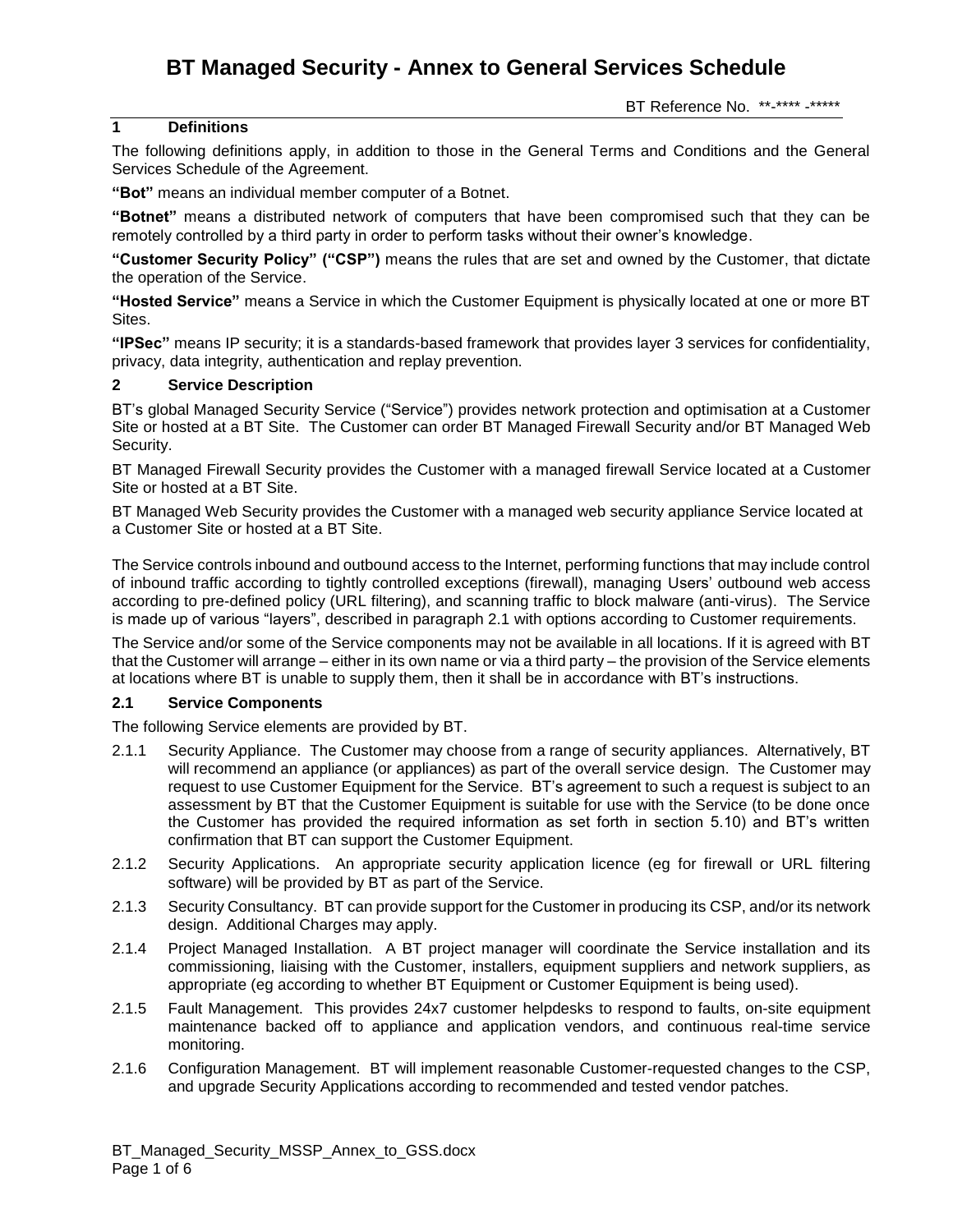### BT Reference No. \*\*-\*\*\*\* -\*\*\*\*\*

- 2.1.7 Service Performance reports. Near real-time and/or historic reports are available, for key Service performance metrics, and for security-related events. This may be either via a BT-provided portal, or a BT-provided reporting application installed on a Customer-owned server.
- 2.1.8 High Availability. The Customer can order dual appliance solutions for increased resilience against failure. There are options for hot-standby and load-sharing configurations.
- 2.1.9 Hosted Service option. The Customer can order the Service to be located at one or more BT Sites. A list of Sites where the Service can be supplied is available on request. This option includes onward Internet connectivity. For the Hosted Service option, the Customer must order BT Managed Firewall Security or BT Managed Firewall Security plus BT Managed Web Security.

# **2.2 Additional Application Options**

The following additional application options may be available to order depending on the precise configuration of Service ordered by the Customer.

- 2.2.1 IPSec VPN; supporting site-to-site VPNs (eg between firewalls) or secure remote access.
- 2.2.2 DMZs; LAN segment interfaces provided and managed according to Customer requirements.
- 2.2.3 Intrusion prevention; blocking specific attack profiles.
- 2.2.4 URL Filtering; permitting or denying user access to URL categories or specific URLs.
- 2.2.5 Application Control; permitting or denying user access to application categories or specific applications.
- 2.2.6 AntiMalware; blocking web-based file downloads containing malware (such as viruses, spyware, etc).
- 2.2.7 Anti-Bot / Layer 4 traffic monitoring; intercepting Botnet-related communications.
- 2.2.8 SSL Control (SSL); allowing control and inspection of User encrypted web access (ie https).
- 2.2.9 Instant Messaging Control (IM); control User access and file transfer capabilities.
- 2.2.10 Media Streaming Control; control User access and optimize voice and video media streams.
- 2.2.11 User Groups; define up to five (5) User group profiles for access control policies across applications.
- 2.2.12 Bandwidth Optimisation; prioritisation and compression of traffic through the security appliance.

### **2.3 Managed BT Equipment**

If BT Equipment and related software is provided at a Site as part of the Service, BT will install and manage its maintenance, monitoring and configuration.

### 2.4 **Managed Customer Equipment**

If Customer Equipment is provided at a Site, BT will manage its ongoing maintenance, monitoring and configuration for the duration of the Service. In addition, unless specifically agreed otherwise, BT will install additional BT Equipment on the Customer Site, for the purpose of Service monitoring and management.

### **3 Service Delivery**

BT will capture the Customer's requirements on the Order. A BT project manager will contact the Customer and agree installation date(s), including access for 3rd party installers. Once physically installed, BT will remotely configure and commission the Service. The Operational Service Date ("OSD") occurs when BT has configured and commissioned the Service, unless the Customer delays commissioning for any reason, in which case the OSD occurs on the installation date of the appliances.

### **4 BT's Responsibilities**

# **4.1 Service Management Boundary (SMB)**

Depending on the specific requirements of the Customer, except for the Hosted Service option, sections 4.1.1 and/or 4.1.2 will apply. For the Hosted Service option, 4.1.3 (only) will apply.

### **4.1.1 BT Managed Firewall Security SMB**

|                     | Customer                                            | <u>BT</u> |                        |          |    |
|---------------------|-----------------------------------------------------|-----------|------------------------|----------|----|
| Internet / WAN side | Ethernet port on Customer Router   Cable connecting |           | <b>Customer Router</b> | firewall | to |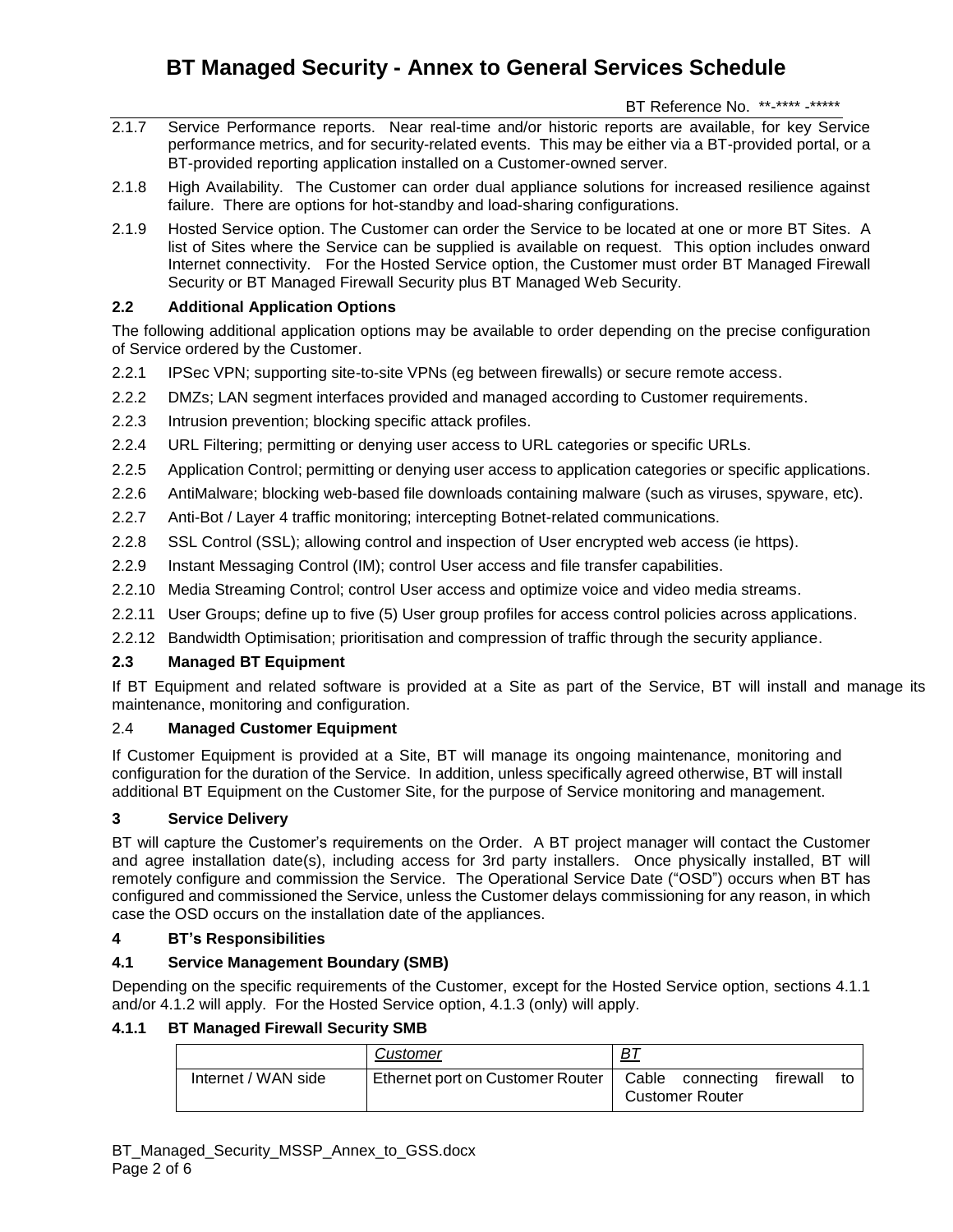BT Reference No. \*\*-\*\*\*\* -\*\*\*\*\*

|                  |                                                             | <u>DI INCICIONICO INO.</u>                             |
|------------------|-------------------------------------------------------------|--------------------------------------------------------|
| LAN side         | Cabling to Customer's LAN-side<br>switching, including DMZs | Ethernet port(s) on firewall or BT-<br>provided switch |
| Analogue<br>Line | Exchange   PSTN socket                                      | Cable connecting BT-provided<br>modem to PSTN socket   |

## **4.1.2 BT Managed Web Security SMB**

|                        | Customer                                                    | BТ                                                                      |
|------------------------|-------------------------------------------------------------|-------------------------------------------------------------------------|
| Internet / WAN side    | Ethernet<br>on Customer<br>port<br>Firewall                 | Cable<br>connecting<br>proxy<br>appliance to Firewall                   |
| LAN side               | Cabling to Customer's LAN-side<br>switching, including DMZs | Ethernet<br>port(s)<br>on o<br>proxy<br>appliance or BT-provided switch |
| Analogue Exchange Line | <b>PSTN</b> socket                                          | connecting BT-provided<br>Cable<br>modem to PSTN socket                 |

## **4.1.3 Hosted Service options (BT Managed Firewall Security and/ or BT Managed Web Security) (SMB)**

|                                                                                                                                                               | Customer       | <u>BT</u>                                                              |  |
|---------------------------------------------------------------------------------------------------------------------------------------------------------------|----------------|------------------------------------------------------------------------|--|
| WAN side<br>Physical circuits and VPNs<br>connecting Customer Sites to<br>BT MPLS service, plus VPN<br>connecting Hosted Service to<br><b>BT MPLS service</b> |                | Hosted<br>Bearer<br>connecting<br>Service to BT MPLS service           |  |
| Internet side                                                                                                                                                 | Not applicable | Internet service lines connecting<br>Hosted Service to public Internet |  |

4.1.4 Any change in the configuration of the Service within the Service Management Boundary is the exclusive right and responsibility of BT. Unless otherwise agreed in writing, the Customer is responsible for making any necessary configuration changes and for in-life management of service elements beyond the Service Management Boundary.

Under no circumstances shall the Customer attempt to make direct changes to the physical or software configuration of the Service without BT's prior written approval.

# **4.2 Service Management**

- 4.2.1 BT will provide the Customer contact(s) with access to a BT portal which will give online access to a range of functions including reports, and placing CSP change requests.
- 4.2.2 To enable BT to monitor the Service proactively and to assist in incident diagnosis, BT has a secure management link to the appliance(s) via the Internet. Also provided is an "out-of-band" link that connects directly to the appliance(s), via a BT provided modem and a Customer-provided PSTN direct exchange line; this allows further remote management and diagnostics capability.

# **4.3 CSP Change Requests**

- 4.3.1 BT will make reasonable endeavours to identify potential unforeseen consequences of Customerrequested CSP changes, and to advise the Customer accordingly. BT will refer incorrectly specified CSP changes back to the Customer.
- 4.3.2 Occasionally BT may identify urgent security issues, such as identification by suppliers of urgent security risks or threats, or identification of a Security breach, that may affect the Customer. These may require BT to undertake Service maintenance or make changes to the CSP. In such cases, BT will contact the Customer and obtain the Customer's agreement, before implementing such changes. BT will not be liable in any way for any Service affecting problems caused by the Customer's failure,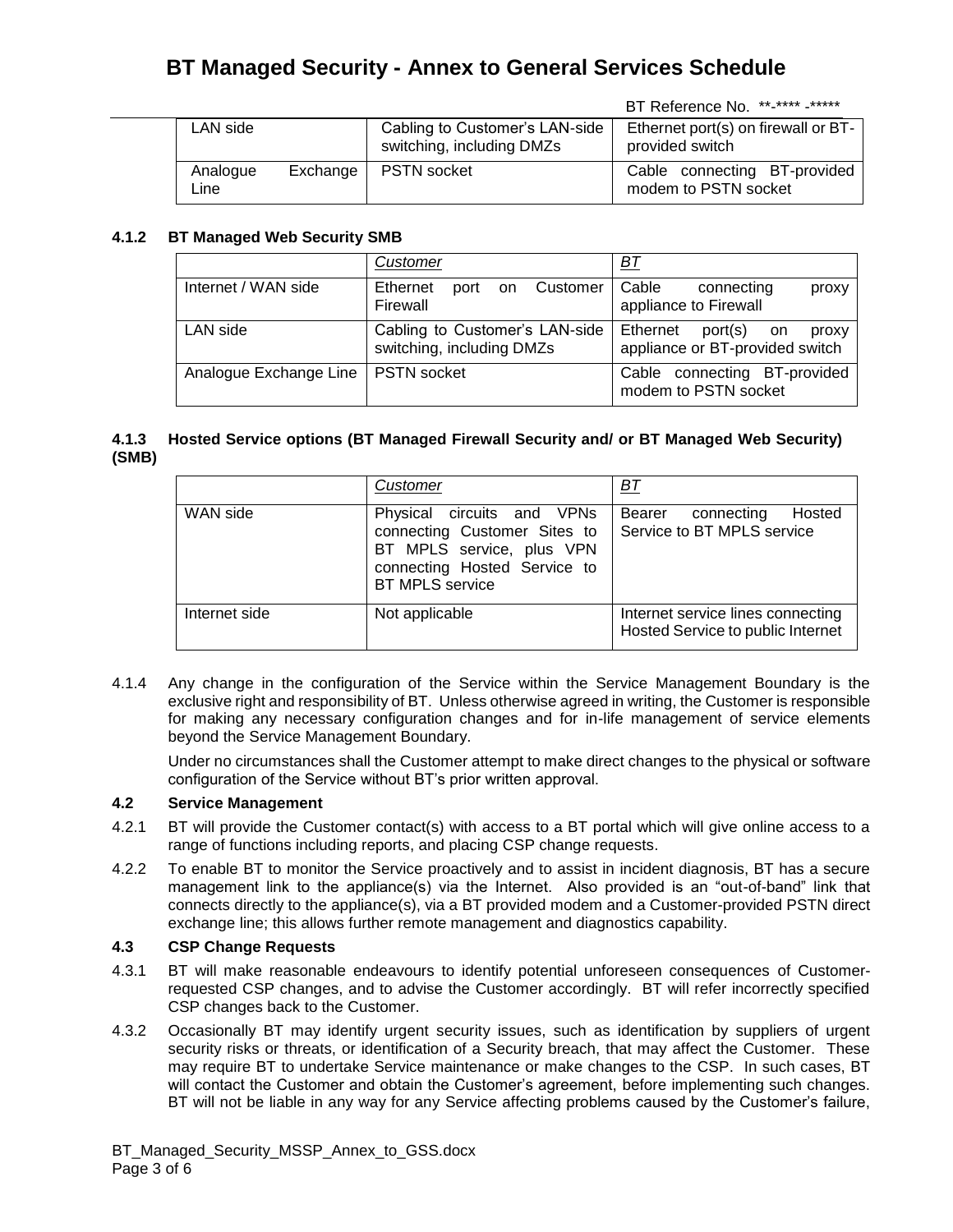BT Reference No. \*\*-\*\*\*\* -\*\*\*\*\*

delay or refusal to agree to any such changes, and section 7 of the General Service Schedule (Service Levels) shall not apply.

4.3.3 Note that this section 4.3 does not affect BT's rights as defined elsewhere in the Agreement, to maintain the integrity of its network, where issues may be affecting service to other customers.

## **5 The Customer's Responsibilities**

## **5.1 Customer UserIDs and Passwords**

The Customer may request up to five (5) login/password combinations for access to the BT security portal, for use by the Customer or its agents. At the Customer's sole discretion, the Customer may assign one (1) login combination to BT personnel. The Customer is responsible for its agents' use of these IDs.

# **5.2 CSP**

- 5.2.1 The Customer is responsible for providing BT with its CSP, on the template provided by BT. The CSP sets out the security "rules" that the Service will implement, and as such must be a clear and accurate definition of the Customer's requirements. The rules are statements that allow or prohibit connections between originating and destination addresses, for one or more TCP/IP services.
- 5.2.2 The CSP must be submitted at least twenty (20) Business Days before Customer Committed Date ("CCD"). BT will respond with a security policy document, which must in turn be authorised by the Customer at least ten (10) Business Days before CCD.
- 5.2.3 CSPs can be complex to define, so BT consultancy is available to help capture Customer requirements. If the Customer orders this (chargeable) option, BT will capture the necessary information in consultation with the Customer contact, and will produce the necessary CSP.
- 5.2.4 In no event shall BT be liable for any consequences arising from the Customer's mis-specification of its security requirements in the CSP, or from unforeseen consequences of a correctly specified and correctly implemented CSP.

## **5.3 CSP Changes**

- 5.3.1 A change in the Service configuration rules (and therefore in the CSP) may be required in response to Customer changes; eg if new address ranges are added to the Customer network, if new applications are to be enabled, or if User access profiles are amended. The Customer will request additions, deletions, or modifications as necessary, using the process as defined by BT.
- 5.3.2 BT will implement the changes as specified by the Customer. BT will not be liable for any consequences arising from inaccurate or incorrect information supplied to BT by the Customer, or unforeseen consequences of correctly specified and correctly-implemented change requests.
- 5.3.3 The CSP changes described in this paragraph 5.3 refer only to requests to change the rule-sets that define the Service's operation. If other changes to the Service are required that involve physical changes to the solution (e.g., Security appliance upgrades, LAN re-arrangements), these must be ordered separately, and charges as specified on the new Order will apply.
- 5.4 For in-life changes to the CSP, the Customer acknowledges that BT will apply "reasonable use" restrictions. The threshold level for such restrictions is defined as a Customer raising change requests more frequently than once a week, over a rolling period of three (3) months, per physical instance of the Service. In such cases, BT may at its discretion either:
	- (a) aggregate Customer requests over a period of time, in order that they may be implemented more efficiently. If so the Customer acknowledges that there will be some implementation delays and no targets will apply to implementation of changes; or
	- (b) review the Customer's requirements, and mutually agree an appropriate alternative implementation process and any associated charges.
- 5.5 The Customer's network and all applications on the Customer's side of the SMB must conform to all relevant IP standards. The Customer must not use a Domain Name which infringes the rights of any person in a corresponding trade mark or name. The Customer must not use IP addresses that it does not own or that are incorrectly specified. The Customer will be responsible for the use of these IP addresses.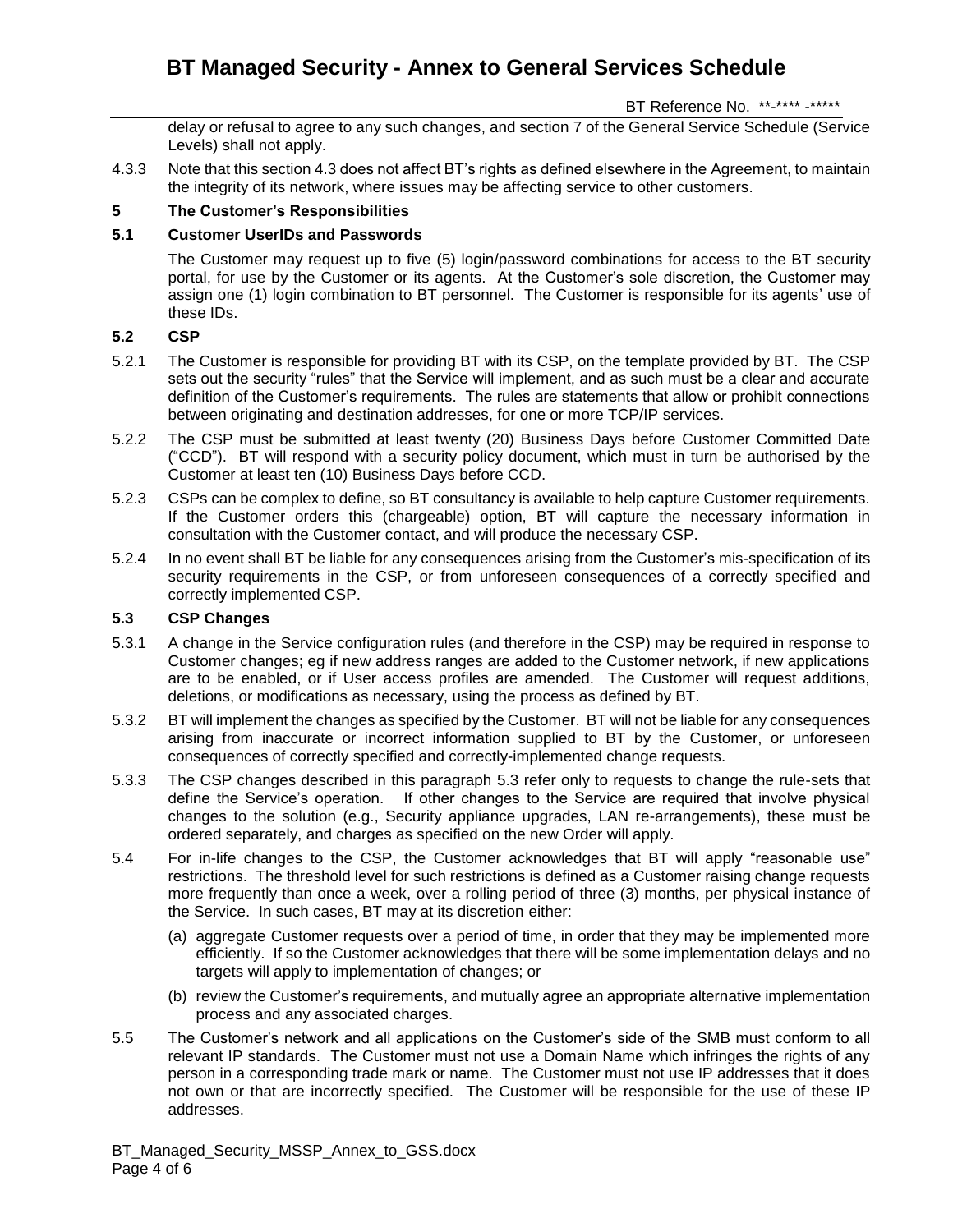BT Reference No. \*\*-\*\*\*\* -\*\*\*\*\*

- 5.6 In jurisdictions where an employer is legally required to make such disclosure to its employees, it is the Customer's responsibility to:
	- (a) inform its employees and Users that as part of the Service being deployed by BT, the usage of any targeted applications by the Customer's employees and/ or Users may be monitored and reported to the Customer by BT; and
	- (b) ensure that the Customer's employees and Users have consented or will be deemed to have consented to such monitoring and reporting, if such consent is legally required.

BT shall not be liable for any failure of the Customer to comply with this paragraph 5.6 and the Customer shall indemnify BT from and against any claims or actions brought by its employees, Users or employment authority against BT arising out of the delivery of Services by BT in accordance with these terms.

## **5.7 Software Application Licences**

BT will seek to validate that the Customer has ordered the correct number of licenses to serve its requirements, in accordance with vendor commercial terms and according to information provided by the Customer. If BT determines that the Customer has not ordered sufficient licences, BT will notify the Customer and the Customer must seek to rectify the situation within thirty (30) days of the date of notification. If the situation is not resolved within this time BT reserves the right to suspend Service and subsequently terminate the Service in accordance with the General Terms and Conditions. In any event, BT is not liable for undetected breaches of vendor commercial terms, where BT is acting on information provided by the Customer.

### **5.8 Import and Export**

- 5.8.1 BT will provide Service with due regard for local country laws. This includes obtaining (if required) local import and user licenses and the written authority from all respective authorities.
- 5.8.2 If the Customer has arranged connection either on its own or via a third party from locations where BT cannot provide Service, the Customer is responsible for ensuring compliance with any applicable laws and regulations, including obtaining (if required) local import and user licenses and the written authority from all respective authorities.
- 5.8.3 This applies specifically for countries where the use and import of encryption software and devices might be restricted by local law and regulations or the export and re-export of the encryption software or devices might be subject to the United States of America export control law. The Customer must not act to mis-use the Service as provided by BT to contravene or circumvent these laws. BT can treat any contravention of these laws as a material breach and as such BT may:
	- (a) suspend the Service and it can refuse to restore Service until it receives an acceptable assurance from the Customer that there will be no further contravention; or
	- (b) terminate the Service upon written notice subject to the General Terms and Conditions of the Agreement.
- 5.9 The Customer acknowledges that the Service cannot ensure prevention or detection of all threats and unauthorised actions.
- 5.10 If BT has agreed to provide all or part of the Service using Customer Equipment:
	- (a) this will be subject to checks that the Customer Equipment is suitable. The Customer will provide appropriate information and access to BT for the purposes of completing those checks;
	- (b) the Customer shall provide BT with the serial numbers of the Customer Equipment. Failure to complete this will delay delivery of the Service, and General Service Schedule section 7 Service Levels for Service Delivery will not apply; and
	- (c) the Customer is responsible for ensuring that the Customer Equipment is working correctly. If it is discovered to be faulty when BT is installing or commissioning the Service, the Customer will be responsible for resolving this. In such cases, agreed installation dates will no longer be valid, General Service Schedule section 7 Service Levels for Service Delivery will not apply and BT will raise Charges to cover additional Customer Site visits.